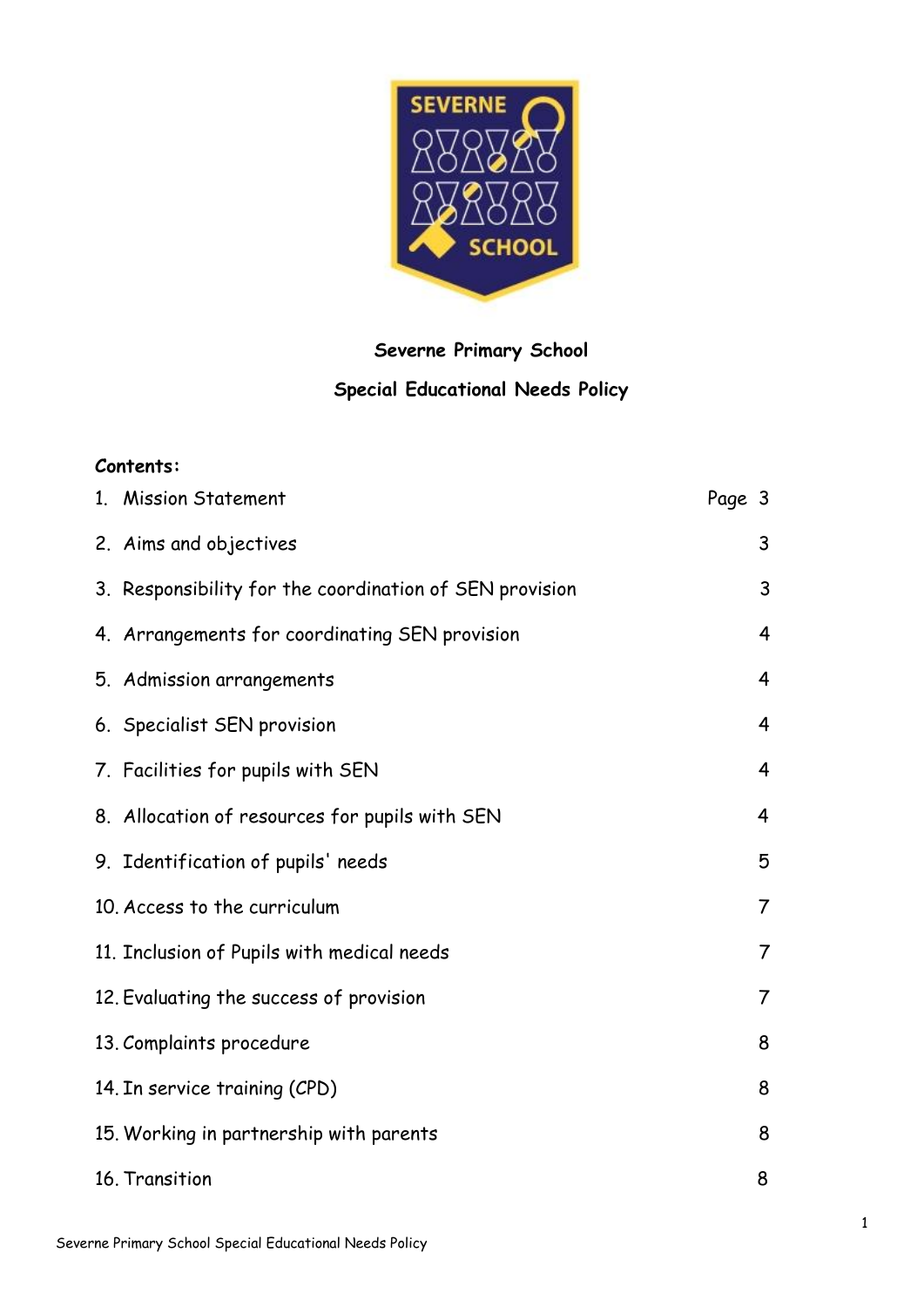**Definitions of special educational needs (SEN) taken from section 20 of the Children and Families Act 2014.**

A child or young person has SEN if they have a learning difficulty or disability which calls for special educational provisions to be made for them. A child of compulsory school age or a young person has a learning difficulty or disability if they:

- a) have a significantly greater difficulty in learning than the majority of others of the same age; or
- b) has a disability which prevents or hinders them from making use of educational facilities of a kind generally provided for others of the same age in mainstream schools or mainstream post-16 institutions.

A child under compulsory school age has special educational needs if they fall within the definition at (a) or (b) above or would do so if special educational provision was not made for them.

Children must not be regarded as having a learning difficulty solely because the language or form of language of their home is different from the language in which they will be taught.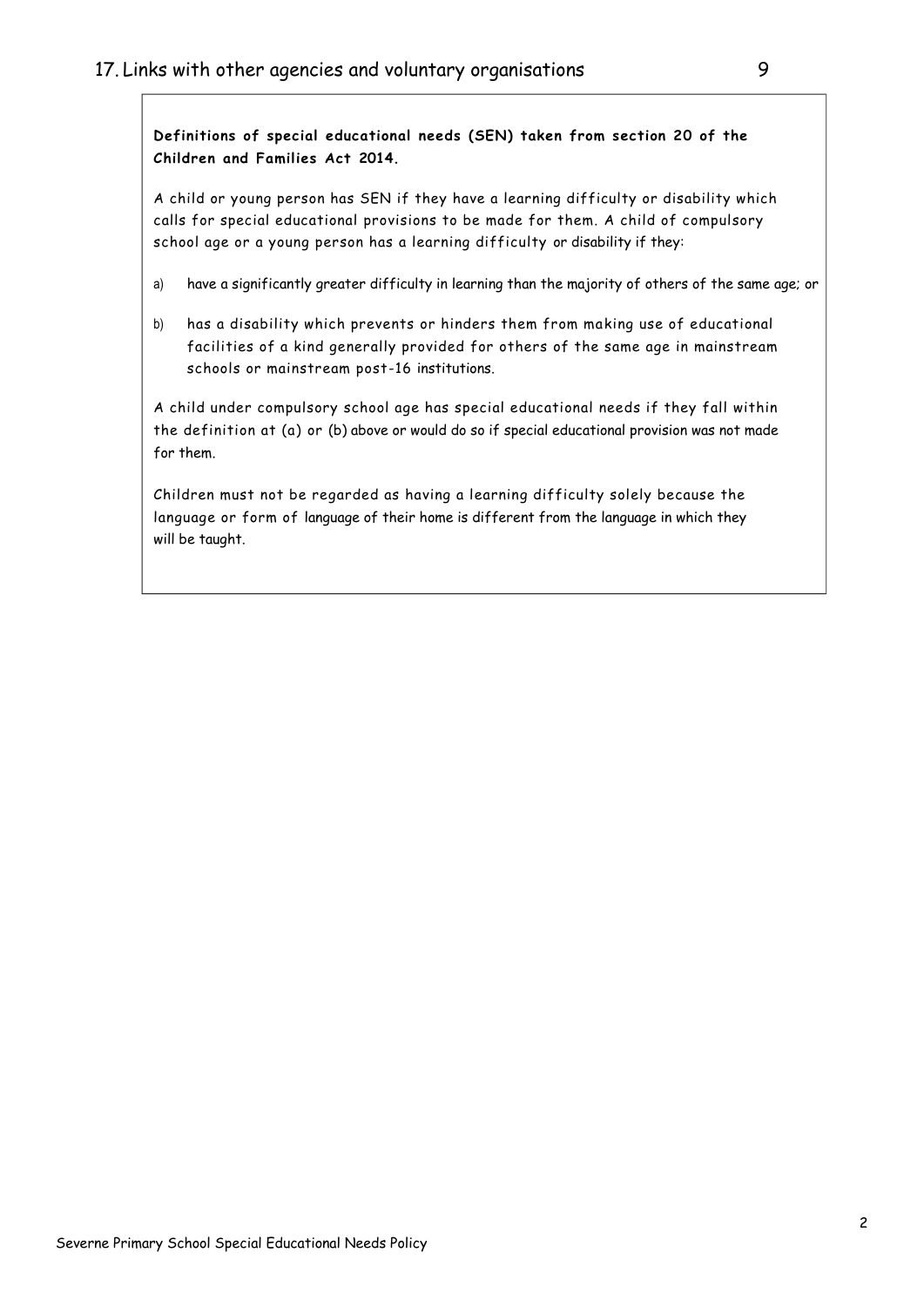New legislation (*The Children and Families Act 2014)* enacted on the 13th March came into force on the  $1^{5t}$  September 2014. A new SEN Code of Practice also accompanied this legislation.

More details the SEN Code of Practice can be found on the Department for Education's website:

#### [www.education.gov.uk/schools/pupilsupport/sen](http://www.education.gov.uk/schools/pupilsupport/sen)

Statements of Special Educational Needs, for those children with the most complex needs, have now been replaced with a new Education, Health and Care (EHC) Plan. These plans are being supported by an Education, Health and Care Plan Pathway. You can view an animation describing this new pathway on Birmingham's SEND Local Offer website:

#### [www.mycareinbirmingham.org.uk](http://www.mycareinbirmingham.org.uk/)

This information is also available by entering the above web address into the browser of a smart phone or tablet.

The SEND Local Offer is a resource which is designed to support children and young people with special educational needs and/or disabilities and their families. It describes the services and provision that are available both to those families in Birmingham that have an Education, Health and Care Plan and those who do not have a plan, but still experience some form of special educational need. The SEND Local Offer includes information about public services across education, health and social care, as well as those provided by the private, voluntary and community sectors.

### **1. Mission Statement**

We want our children to have roots - the academic foundation, self-confidence and positive attitude on which success in school depends.

We want our children to have wings - the thinking skills, creativity, flexibility, enthusiasm and broad view to soar beyond the common place.

### **2. Aims and objectives**

#### Severne School Core Values

In our school we are committed to developing:

- A thriving, happy ethos where every child is valued equally and cared for.
- A safe, welcoming and stimulating environment that promotes support and respect.

• A broad, balanced, relevant and enriched curriculum, that meets the needs of each child delivered through high quality teaching.

• Children with a positive sense of self-worth who are confident, ambitious, respectful and able to show an appreciation for themselves and others around them.

• A positive partnership with the wider community, where children are valued and will grow to become active citizens.

• An awareness of life skills in order that children may make informed and healthy choices.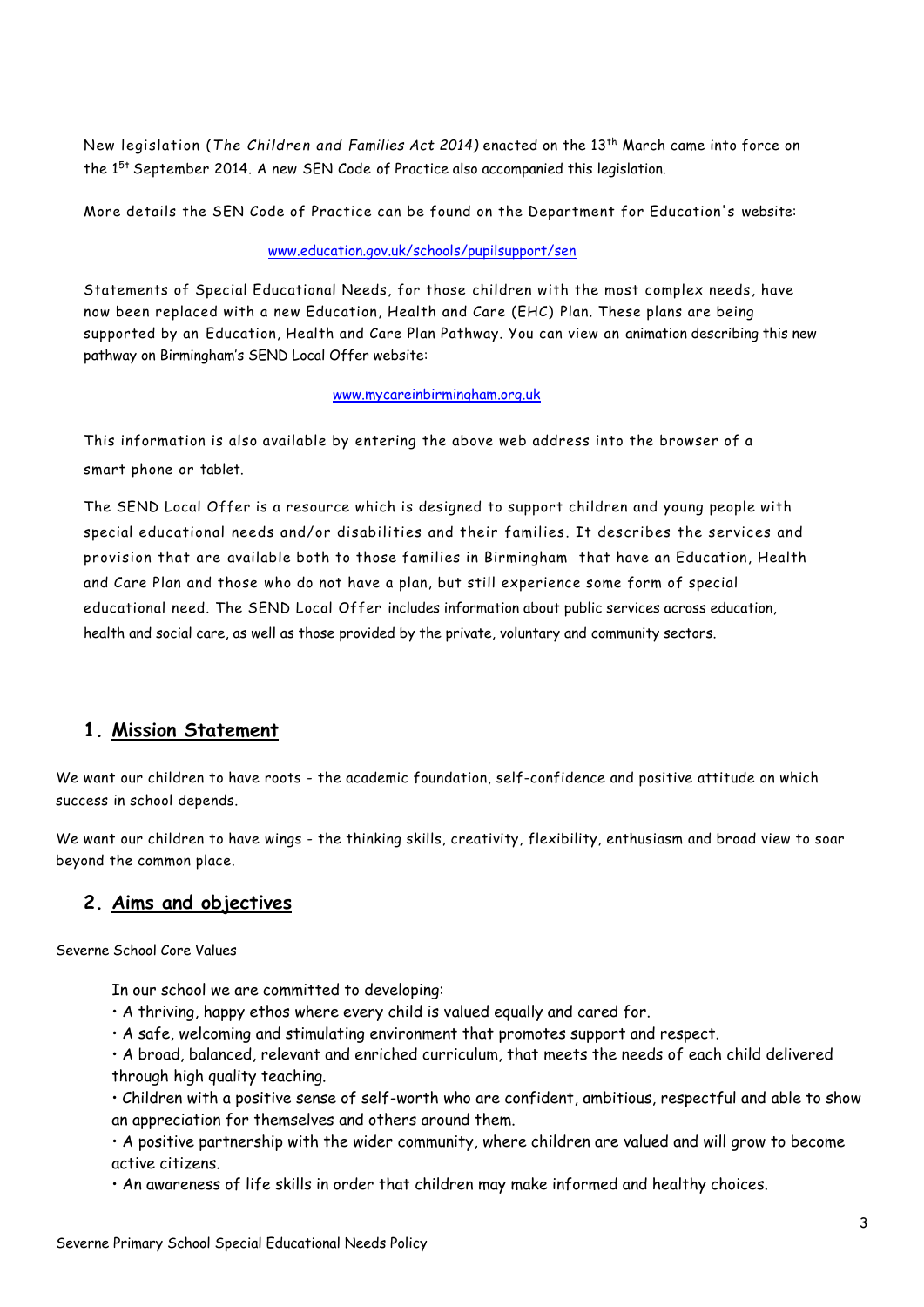#### Objectives:

- Staff members seek to identify the needs of pupils with SEN as early as possible. This is most effectively done by gathering information from parents, education, health and care services (and feeder schools or early years settings) prior to the child's entry into the school. Where needs have not been previously identified, staff have an obligation to report observations to the SENCo.
- Monitor the progress of all pupils in order to aid the identification of pupils with SEN. Continuous monitoring of those pupils with SEN by their teachers will help to ensure that they are able to reach their full potential.
- Make appropriate provision to overcome all barriers to learning and ensure pupils with SEN have full access to the National Curriculum. This will be co-ordinated by the SENCo and will be carefully monitored and regularly reviewed in order to ensure that individual targets are being met and all pupils' needs are catered for.
- Work with parents to gain a better understanding of their child, and involve them in all stages of their child's education. This includes supporting them in terms of understanding SEN procedures and practices and providing regular feedback on their child's progress.
- Work with and in support of outside agencies when the pupils' needs cannot be met by the school alone. Severne Primary School receives further support from City of Birmingham Schools (COBS), Communication and Autism Team (CAT), Physical Disability Service (PDSS) Educational Psychology Service (EPS), Pupil and School Support (PSS), Speech and Language Therapy Service (SALT and WMSLT), Sensory Support Service (SSS), Malachi Trust and Occupational Therapy.
- Create a school environment where pupils can contribute to their own learning.
- This means encouraging relationships with adults in school where pupils feel safe to voice their opinions of their own needs, and carefully monitoring the progress of all pupils at regular intervals. Pupil participation is encouraged through school by wider opportunities such as school council, residential visits, school plays, sports teams and play leaders in the playground.

# **3. Responsibility for the coordination of SEN provision**

It is School Governors responsibility to ensure that provision of SEN pupils is made and promotes high standards. This is delegated to Mr. Peter Hopkins (Head teacher).

The person co-ordinating the day to day provision of education for pupils with SEN is Mrs Hall SENCo.

# **4. Arrangements for coordinating SEN provision**

The SENCo will hold details of all SEN Support records such as the SEN Register, provision maps and information files for individual pupils.

All teaching staff can access the following documents on the shared file:

- The Severne Primary School SEN Policy.
- A copy of the full SEN Register.
- Guidance on identification of SEN in the Code of Practice.
- Information on individual pupils' special educational needs including pupil profiles and strategy sheets where applicable.
- Practical advice, teaching resources, and information about types of special educational needs and disabilities.
- Information available through Birmingham SEND Local Offer.

By accessing the above, teaching staff member will have complete and up-to-date information about all pupils with special needs and their requirements; enabling them to provide for the individual needs of all pupils. This policy is made accessible to all staff and parents in order to aid the effective coordination of the school's SEN provision.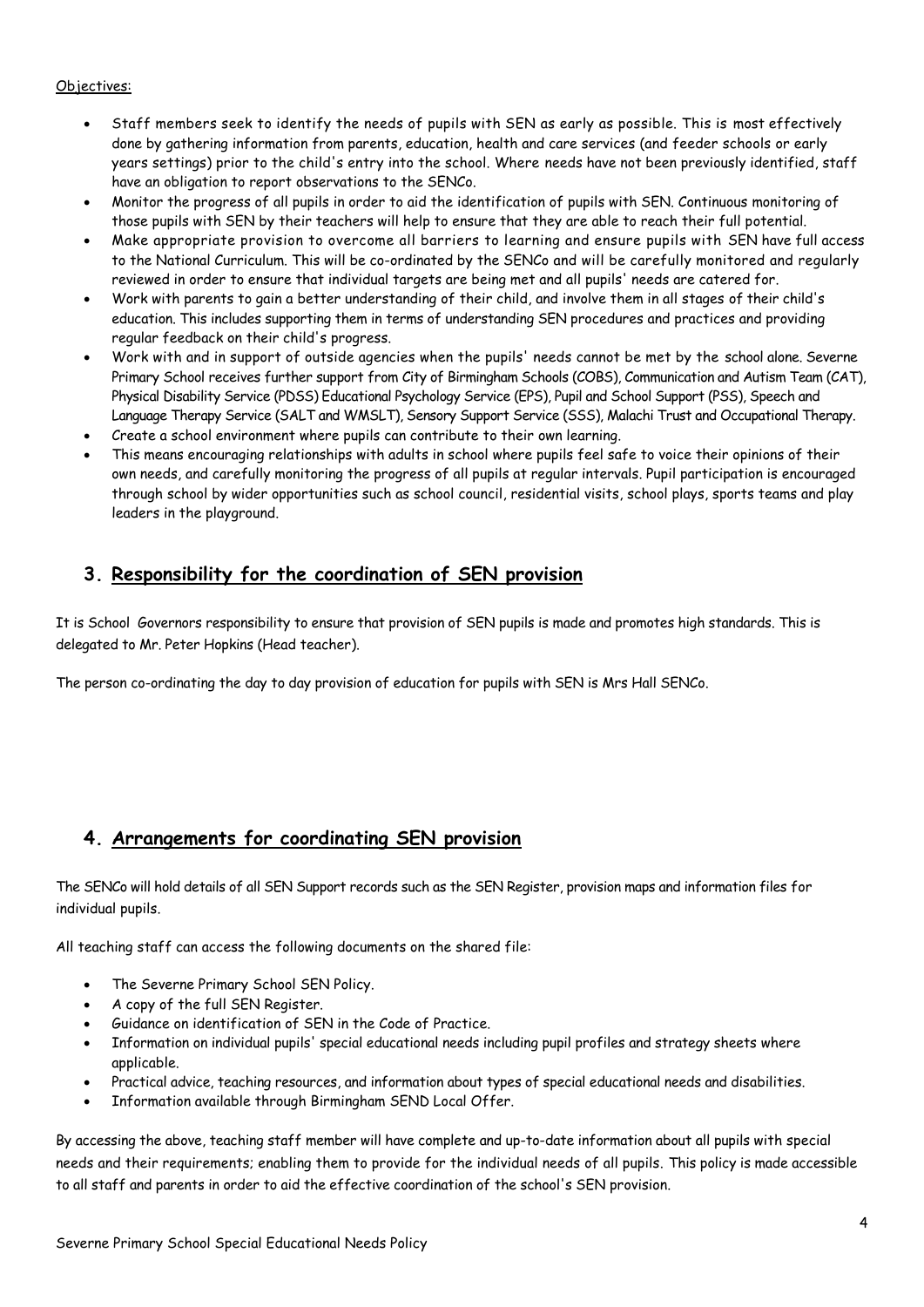### **5. Admission arrangements**

Please refer to the information contained in our school prospectus and the SEN Information Report on the school website.

The admission arrangements for *all* pupils are in accordance with national legislation, including the Equality Act 2010. This includes children with any level of SEN; those with Education, Health and Care Plans and those without. Please refer to the information contained in our school prospectus.

Where appropriate upon transition; children with identified needs will be supported through liaison meetings with parents, key staff from both settings and support agencies. An individual plan of action to aid transition will be offered.

### **6. Specialist SEN provision**

Severne Primary School is an inclusive school. For more information on our provision for inclusion including our involvement in specialist programmes to aid inclusion, see Section 10.

In our school we support children with a wide range of needs. We are committed to whole school inclusion and will seek support and training from SEND services where appropriate.

# **7. Facilities for pupils with SEN**

The school complies with all relevant accessibility requirements; please see the school accessibility plan for more details.

All areas of the building are fully accessible to those with physical disabilities

All children have access to our extra-curricular activities, trips and residential stays. Where appropriate and possible, adjustments will be made to ensure all children and young people with special educational needs are fully included in these activities. In addition, our school provides additional extra-curricular activities for children with special educational needs when needed.

# **8. Allocation of resources for pupils with SEN**

All pupils with SEN will have access to Element 1 and 2 of the school's budget which equates to £6,000. Some pupils with SEN may access additional funding.

For those with the most complex needs, additional funding is retained by the local authority. This is accessed through individual applications to a multi-agency panel, which is administered by the Local Authority, who will determine whether the level and complexity of need meets the threshold for this funding.

It is the responsibility of the governors, senior leadership team and SENCo to agree how the allocation of resources is used.

### **9. Identification of pupils needs**

#### **Identification:**

See definition of Special Educational Needs at start of policy.

A graduated approach: 'Every Teacher is a Teacher of SEN'.

At Severne Primary School, to aid the Graduated Approach, SEN Support is classified into three categories:

- Universal Support where needs are catered through quality First Teaching
- Targeted SEN Support If a child continues to make less than expected progress, move to SEN Support.
- Specialist SEN Support Increased, targeted interventions with support from outside agencies, if appropriate.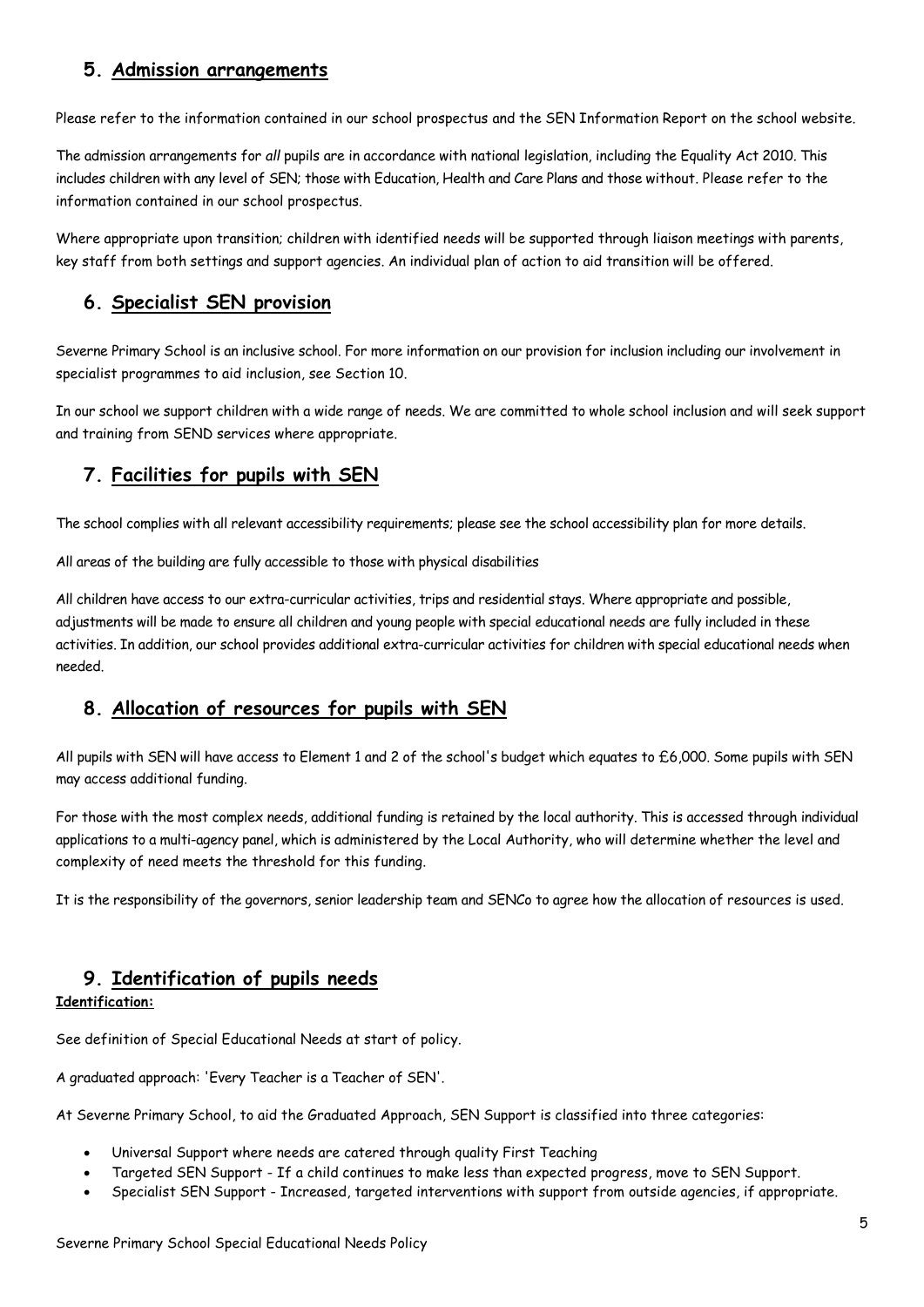#### **Targeted support Quality First Teaching:**

All children's progress, including those children or young people with special educational needs, is tracked using the school's assessment tracking system. Pupils are assessed regularly using teacher marking, observations and questioning as well as more formal assessments, such as curriculum tests and standardised test. In Birmingham, we also have access to the Birmingham Language and Literacy and Maths toolkits which support assessment when a child is making small steps of progress. In addition for children or young people with special educational needs we also set individual targets that are reviewed at least three times a year. This helps the school to monitor how well interventions are working. The progress each child is making is discussed at termly pupil progress meetings.

Any pupil who is falling significantly outside of the range of expected academic achievement in line with predicted performance indicators and grade boundaries will be monitored.

Once a pupil has been identified as *possibly* having SEN, they will be closely monitored by staff in order to gauge their level of learning and possible difficulties.

The subject teacher will take steps to provide differentiated learning opportunities that will aid the pupils' academic progression and enable the teacher to better understand the provision and teaching style that needs to be applied.

The SENCo will be consulted as needed for support and advice and may wish to observe the pupil in class.

Through the above actions it can be determined which level of provision the pupil will need.

If a pupil has recently been removed from the SEN register they may also fall into this category as continued monitoring will be necessary.

Parents will be informed fully of every stage of their child's development and the circumstances under which they are being monitored. Parents are encouraged to share information and queries with the school.

The pupil is monitored if concern is raised by parent or teacher but this does not automatically place the pupil on the school's SEN register. Concerns are discussed with parents/carers. It is recorded by the school as an aid to further progression and for future reference.

Pupil progress meetings and parents evenings are used to monitor and assess the progress being made by all students. The frequency of these meetings is dependent on individual progress.

Where it is determined that a pupil does have SEN, parents will be formally advised of this before inclusion of the individual on the School SEN Register. The aim of formally identifying a pupil with SEN is to help school ensure that effective provision is put in place and so remove barriers to learning. The support provided consists of a four part process indicated below:

- Assess
- Plan
- Do
- Review

This is an ongoing cycle to enable the provision to be refined and revised as the understanding of an individual grows. This cycle enables the identification of those interventions which are the most effective in supporting the pupil to achieve good progress and outcomes.

#### **Assess**

In identifying a child as needing SEN support the teacher, working with the SENCo should carry out a clear analysis of the pupil's needs. This should draw on subject assessments, teacher observations, and details of previous progress and attainment, comparisons with peers and national data, as well as the views and experience of parents. The opinion and feelings of the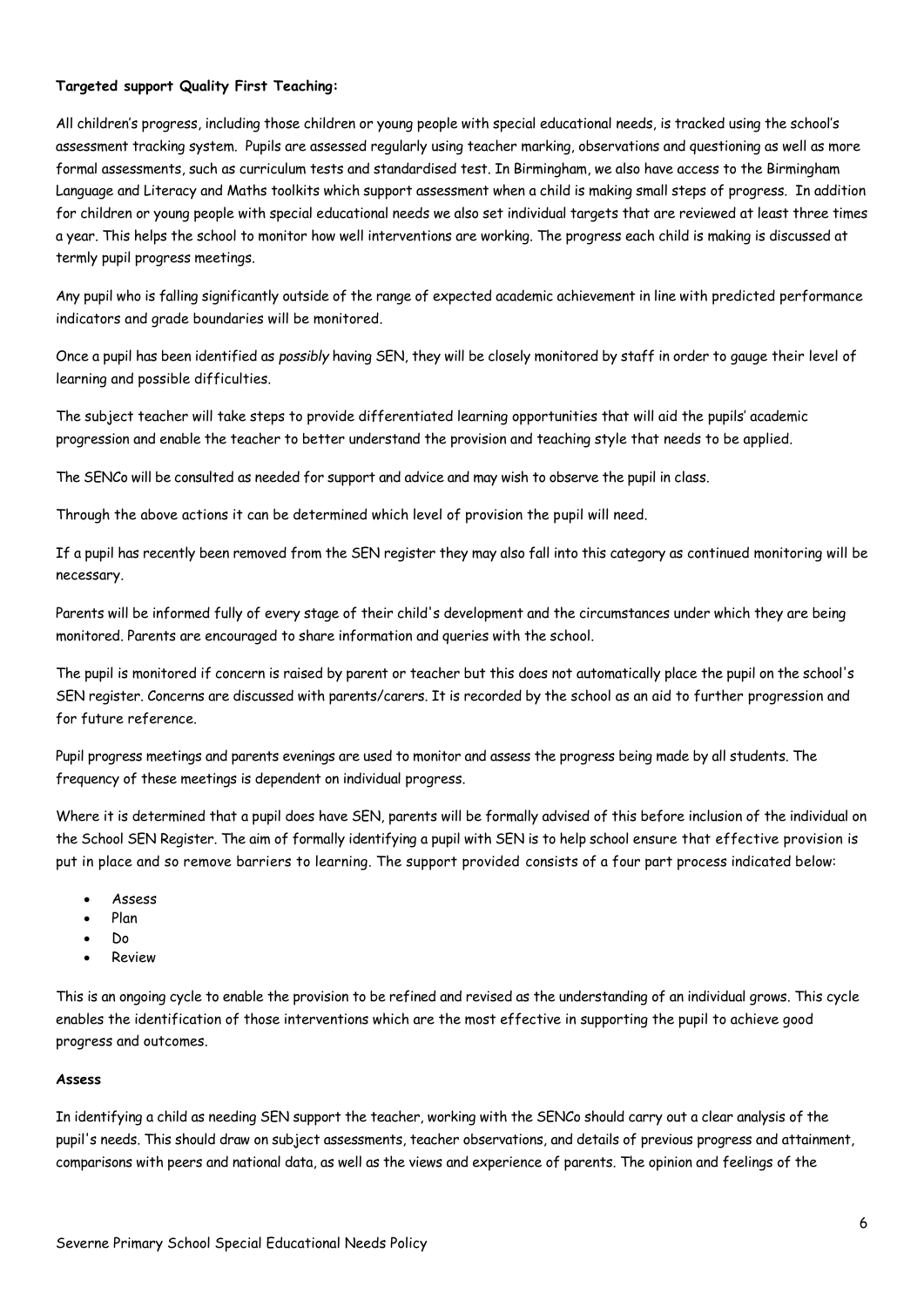individual and advice from external support services will also be considered. Any parental concerns will be recorded and compared with the school's information and assessment data on how the pupil is progressing.

This analysis will require regular review to ensure that support and intervention is matched to need; barriers to learning are clearly identified and being challenged and that the interventions being used are developing and evolving as required. Where external support staff are already involved their work will help inform the assessment of need. Where they are not involved they may be contacted, if this is felt to be appropriate, following discussion and agreement from parents.

#### **Plan**

When it is decided to provide a pupil with SEN support, parents will be informed in writing. Planning will involve consultation between the teacher, SENCo and parents to agree the adjustments, interventions and support that are required; the impact on progress, development and or behaviour that is expected and a clear date for review. Parental involvement may be sought, where appropriate, to reinforce or contribute to progress at home.

All those working with the pupil, including support staff, will be informed of their individual needs, the support that is being provided, any particular teaching strategies/approaches that are being employed and the outcomes that are being sought.

#### **Do**

The class teacher remains responsible for working with the pupil on a daily basis. They will retain responsibility even where the interventions may involve group or 1:1 teaching away from the mainstream classes. They will work closely with teaching assistants and relevant specialist staff to plan and assess the impact of support and interventions and links with classroom teaching. Support with further assessment of the pupil's strengths and weaknesses, problem solving and advising of the implementation of effective support will be provided by the SENCo.

#### **Review**

Review of pupil progress will be carried out at least termly. The review process will evaluate the impact and quality of the support and interventions. The SENCo will revise the support and in light of pupil progress and development; making any necessary amendments going forward, in consultation with parents and subject teachers.

#### **Referral for an Education, Health and Care Plan:**

If a pupil has lifelong or significant difficulties they may undergo a Statutory Assessment Process which is usually requested by the school but can be requested by a parent. This will occur where the complexity of need or a lack of clarity around the needs of the pupil are such that a multi-agency approach to assessing that need, to planning provision and identifying resources, is required.

The decision to make a referral for an Education, Health and Care Plan will be taken at a progress review involving parents, teacher, SENCo and external agencies if applicable.

Further information about EHC Plans can found via the SEND Local Offer:

[www.mycareinbirmingham.org.uk](http://www.mycareinbirmingham.org.uk/)

#### **Education, Health and Care Plans** (EHC Plan)

Following Statutory Assessment, an EHC Plan will be provided by Birmingham City Council, if it is decided that the needs of an individual are not being met by the support that is ordinarily available. Both staff in school and parents will be involved developing and producing the plan.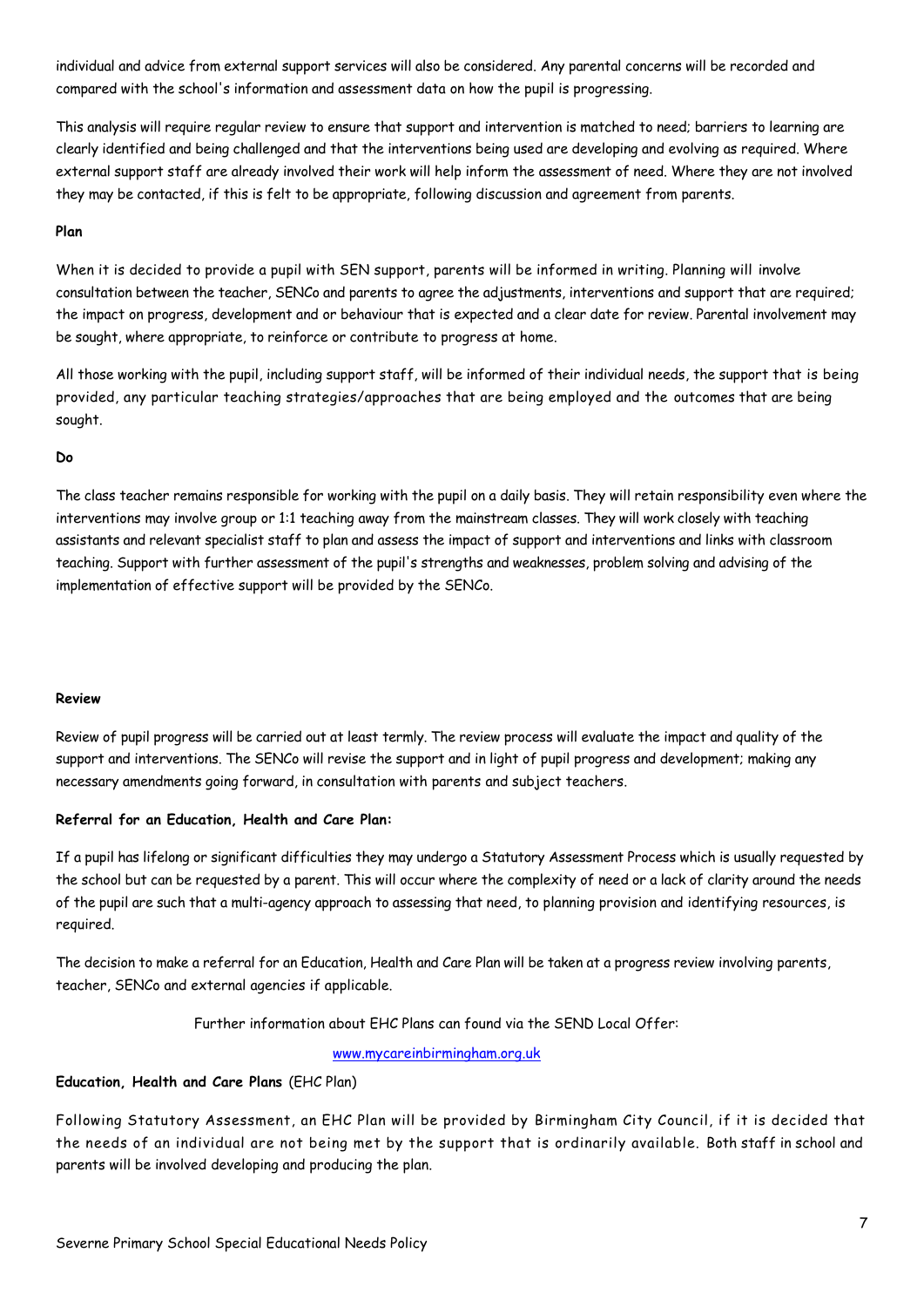Parents have the right to appeal against the content of the EHC Plan. They may also appeal against the school named in the Plan if it differs from their preferred choice.

Once the EHC Plan has been completed and agreed, it will be kept as part of the pupil's formal record and reviewed at least annually by staff, parents and the pupil. The Annual Personal Review enables provision for the pupil to be evaluated and, where appropriate, for changes to be put in place.

### **10. Access to the curriculum**

Pupils with SEN will be given access to the curriculum through the specialist SEN provision provided by the school taking into account the needs of the individual. Every effort will be made to educate pupils with SEN alongside their peers in a classroom setting.

Regular training and learning opportunities for staff on the subject of SEN and SEN teaching are provided both in school.

Staff members are kept up to date with teaching methods which will aid the progress of all pupils including those with SEN.

In-class provision and support are deployed effectively to ensure the curriculum is differentiated where necessary.

We set appropriate individual targets that motivate pupils to do their best, and celebrating achievements at all levels.

The school curriculum is regularly reviewed by the Governors and Senior Leadership Team to ensure that it promotes the inclusion of all pupils. This includes learning outside the classroom and offsite provision.

The school will seek advice where appropriate around individual pupils from external support services.

# **11. Inclusion of pupils with medical needs**

The school recognises that pupils at school with medical conditions should be properly supported so that they have full access to education, including school trips and physical education. Some children with medical conditions may be disabled and where this is the case the school will comply with its duties under the Equality Act 2010.

Some may also have special educational needs (SEN) and may have a statement, or Education, Health and Care (EHC) Plan which brings together health and social care needs, as well as their special educational provision and the SEND Code of Practice (2014) is followed.

### **12. Evaluating the success of provision**

Pupil progress will be monitored at least on a termly basis in line with the SEN Code of Practice.

SEN provision and interventions are recorded on an individual provision map and Phase SDPs, which are updated when the intervention is changed.

These interventions are monitored and evaluated termly by the SENCo and information is fed back to the staff, parents and governors. This helps to identify whether provision is effective.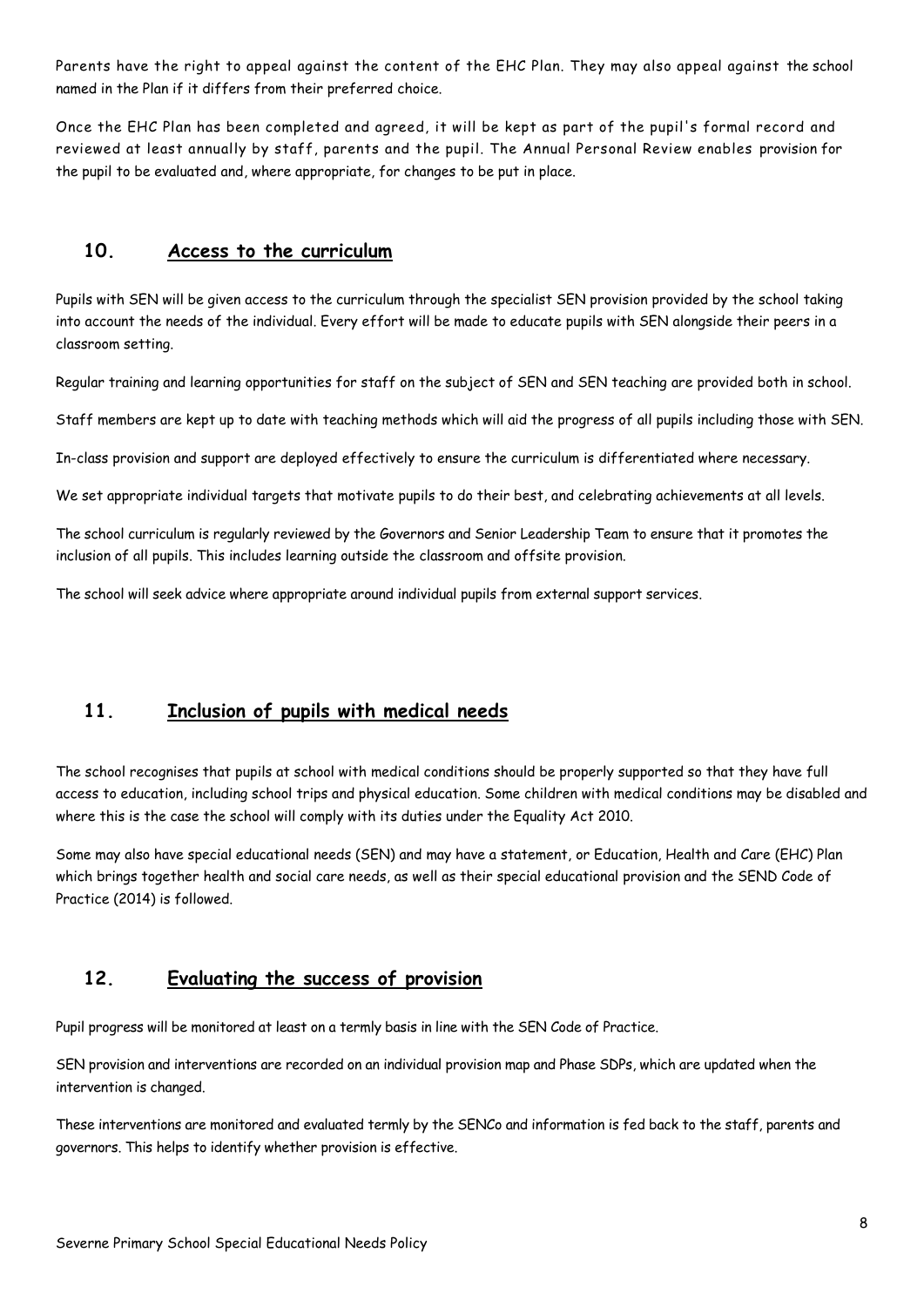### **13. Complaints procedure**

If a parent or carer has any concerns regarding the progress of their child, an appointment can be made by them to speak to a member of the Senior Leadership Team.

Where concerns persist, parents can refer to the Complaints Policy.

# **14. In service training (CPD)**

We recognise the need to train all our staff on SEN issues and we have funding available to support this professional development.

We aim to keep all staff up to date with relevant training and developments in teaching practice in relation to the needs of pupils with SEN. The SENCo, with the Senior Leadership Team, ensures that training opportunities are matched to school development priorities.

# **15. Working in partnerships with parents**

Severne Primary School believes that a close working relationship with parents is vital in order to ensure:

• Early and accurate identification and assessment of SEN leading to the correct intervention and provision.

In cases where more frequent regular contact with parents is necessary, this will be arranged based on the individual pupil's needs. The SENCo may also signpost parents of pupils with SEN to the local authority Parent Partnership service where specific advice, guidance and support may be required.

If an assessment or referral indicates that a pupil has additional learning needs the parents and the pupil will always be consulted with regards to future provision. Parents are invited to attend meetings with external agencies regarding their child, and are kept up to date and consulted on any points of action drawn up in regards to the provision for their child. The school's SEN link governor may be contacted at any time in relation to SEN matters.

# **16. Transition**

We aim to make times of transition as easy as possible for the children and young people in our school.

When a child with SEN is starting at our school we:

- Meet with the child and their parents to talk about their needs and answer any questions about our school
- Meet with staff of the child's previous school or setting
- Provide the child with a transition book that has photographs of the key staff and areas around school
- Read reports from people who have worked with the child
- Arrange visits to our school so the child gets to see it before they start properly
- Give any adults working with the child a one page profile or pupil passport describing the things that help to support them in school

When a child with SEN moves to a new year group we:

Introduce the child to their new teacher individually